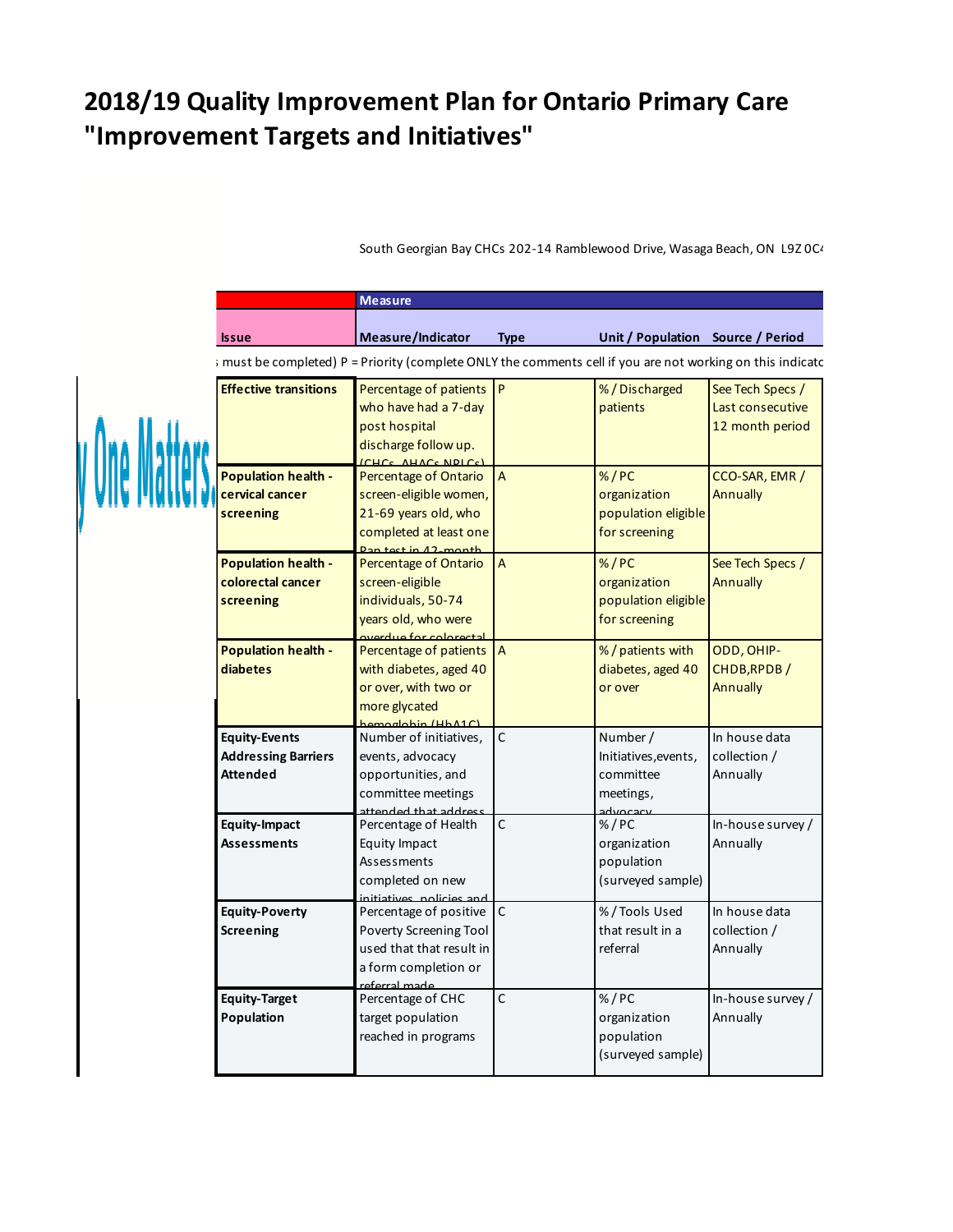|        | <b>Population Health-</b> | Percentage of eligible   | l C | % / PC                       | In house data     |
|--------|---------------------------|--------------------------|-----|------------------------------|-------------------|
|        | <b>Breast Cancer Care</b> | female clients, aged 50  |     | organization                 | collection /      |
|        | <b>Screning</b>           | and over, who            |     | population eligible Annually |                   |
|        |                           | completed a              |     | for screening                |                   |
|        |                           | mammorram in the         |     |                              |                   |
| Timely | <b>Timely access to</b>   | Percentage of patients P |     | % / PC                       | In-house survey / |
|        | care/services             | and clients able to see  |     | organization                 | April 2017 -      |
|        |                           | a doctor or nurse        |     | population                   | March 2018        |
|        |                           | practitioner on the      |     | (surveyed sample)            |                   |
|        |                           | came day or next day     |     |                              |                   |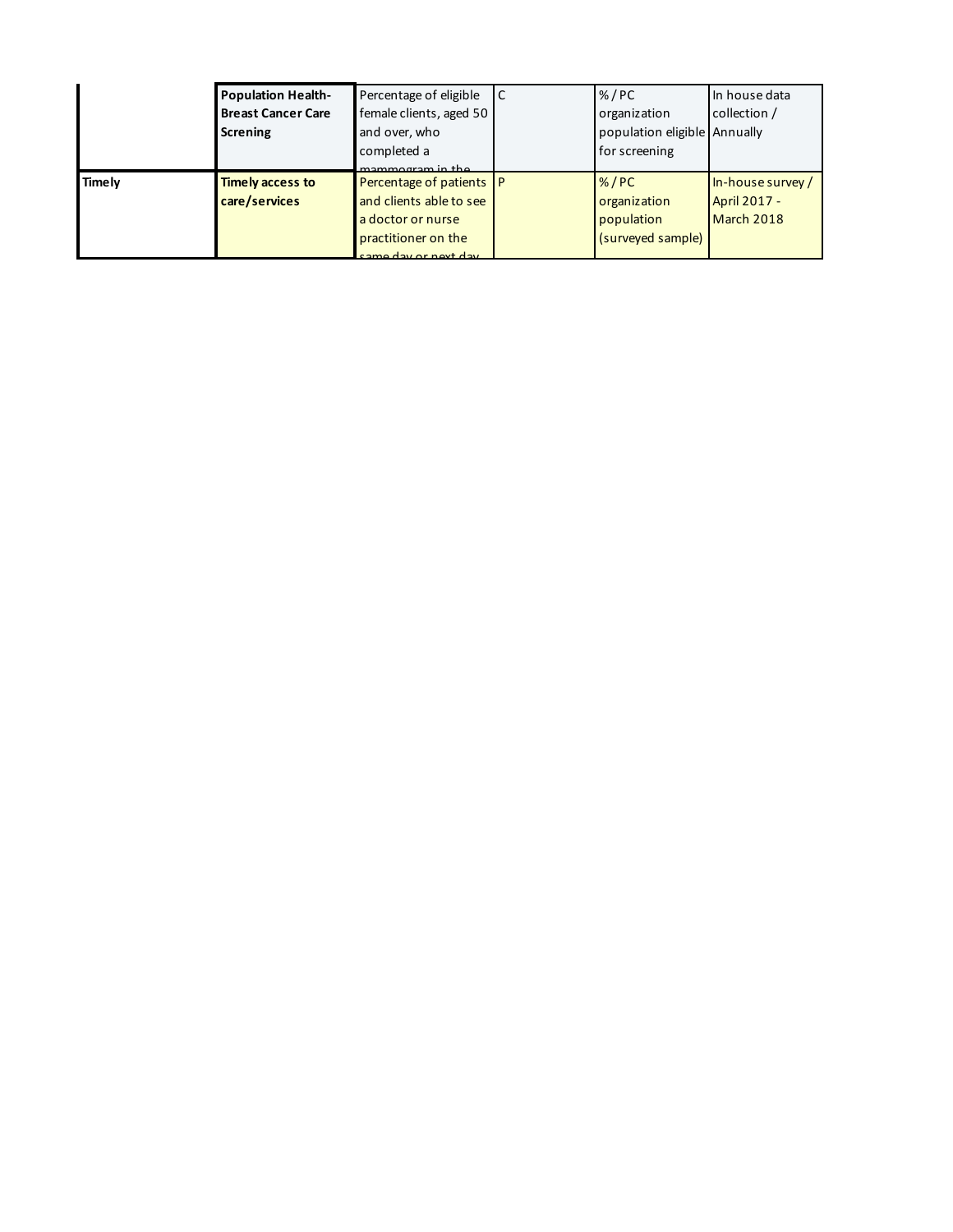|                        |                |               |                                        | Change                                                                                                      |
|------------------------|----------------|---------------|----------------------------------------|-------------------------------------------------------------------------------------------------------------|
|                        | <b>Current</b> |               | <b>Target</b>                          | Planned improvement                                                                                         |
| <b>Organization Id</b> | performance    | <b>Target</b> | justification                          | initiatives (Change Ideas)                                                                                  |
|                        |                |               |                                        | Ir) A= Additional (do not select from drop down menu if you are not working on this indicator) C = custom ( |
| 91570*                 | CB             | <b>CB</b>     | Current                                | 1)1. Work with the local                                                                                    |
|                        |                |               | performance                            | hospital to ensure they                                                                                     |
|                        |                |               | cannot be gauged                       | understand the role of                                                                                      |
|                        |                |               | due to lack of                         | <b>SGBCHC including Nurse</b>                                                                               |
| 91570*                 | 88             | 95.00         | ancictoncy in<br><b>Target decided</b> | Practitioners 2 Develops<br>1)1. Increase the rate of                                                       |
|                        |                |               | based on prior                         | cervical cancer screening in                                                                                |
|                        |                |               | year performance                       | eligible women                                                                                              |
|                        |                |               | and corresponds                        |                                                                                                             |
|                        |                |               | $u^2 + h$ $M$ $C$ $A$ $A$              |                                                                                                             |
| 91570*                 | 11             | 10.00         | Target is set                          | 1) Decrease the percentage of                                                                               |
|                        |                |               | based on prior                         | clients who are overdue for                                                                                 |
|                        |                |               | year performance                       | colorectal cancer screening                                                                                 |
|                        |                |               | and corresponds                        |                                                                                                             |
|                        |                |               | Mith M-SAA target                      |                                                                                                             |
| 91570*                 | 83             | 85.00         | Target adjusted                        | 1)1. Maintain/slightly increase                                                                             |
|                        |                |               | according to past                      | the percentage of clients with                                                                              |
|                        |                |               | performance                            | diabetes, aged 40 and over,                                                                                 |
|                        |                |               |                                        | with two or more A1c tests<br>within the nast 12 months                                                     |
| 91570*                 | CB             | CB            | This is a new                          | 1) To focus the team's                                                                                      |
|                        |                |               | indicator for the                      | advocacy work on the factors                                                                                |
|                        |                |               | SGBCHC and                             | that impact clients' health                                                                                 |
|                        |                |               | therefore baseline inequities          |                                                                                                             |
|                        |                |               | $n + h$                                |                                                                                                             |
| 91570*                 | CB             | CB            | This is a new                          | 1) To begin using the Health                                                                                |
|                        |                |               | indicator for                          | Equity Impact Assessment                                                                                    |
|                        |                |               | SGBCHC and                             |                                                                                                             |
|                        |                |               | therefore baseline                     |                                                                                                             |
| 91570*                 | CB             | CB            | data must he<br>This is a new          | 1) To increase use of the                                                                                   |
|                        |                |               | indicator for the                      | Poverty Screening Tool and                                                                                  |
|                        |                |               | <b>SGBCHC</b>                          | develop procedures for                                                                                      |
|                        |                |               | therefore baseline                     | follow-up (filling out ODSP                                                                                 |
|                        |                |               | $-+$ $-$                               |                                                                                                             |
| 91570*                 | CB             | CB            | This is a new                          | 1) To begin using the standard                                                                              |
|                        |                |               | indicator for the                      | program evaluation to track                                                                                 |
|                        |                |               | SGBCHC and                             | whether programs are                                                                                        |
|                        |                |               |                                        | therefore baseline reaching target population                                                               |
|                        |                |               | $u$ <sub>c</sub> t ho                  |                                                                                                             |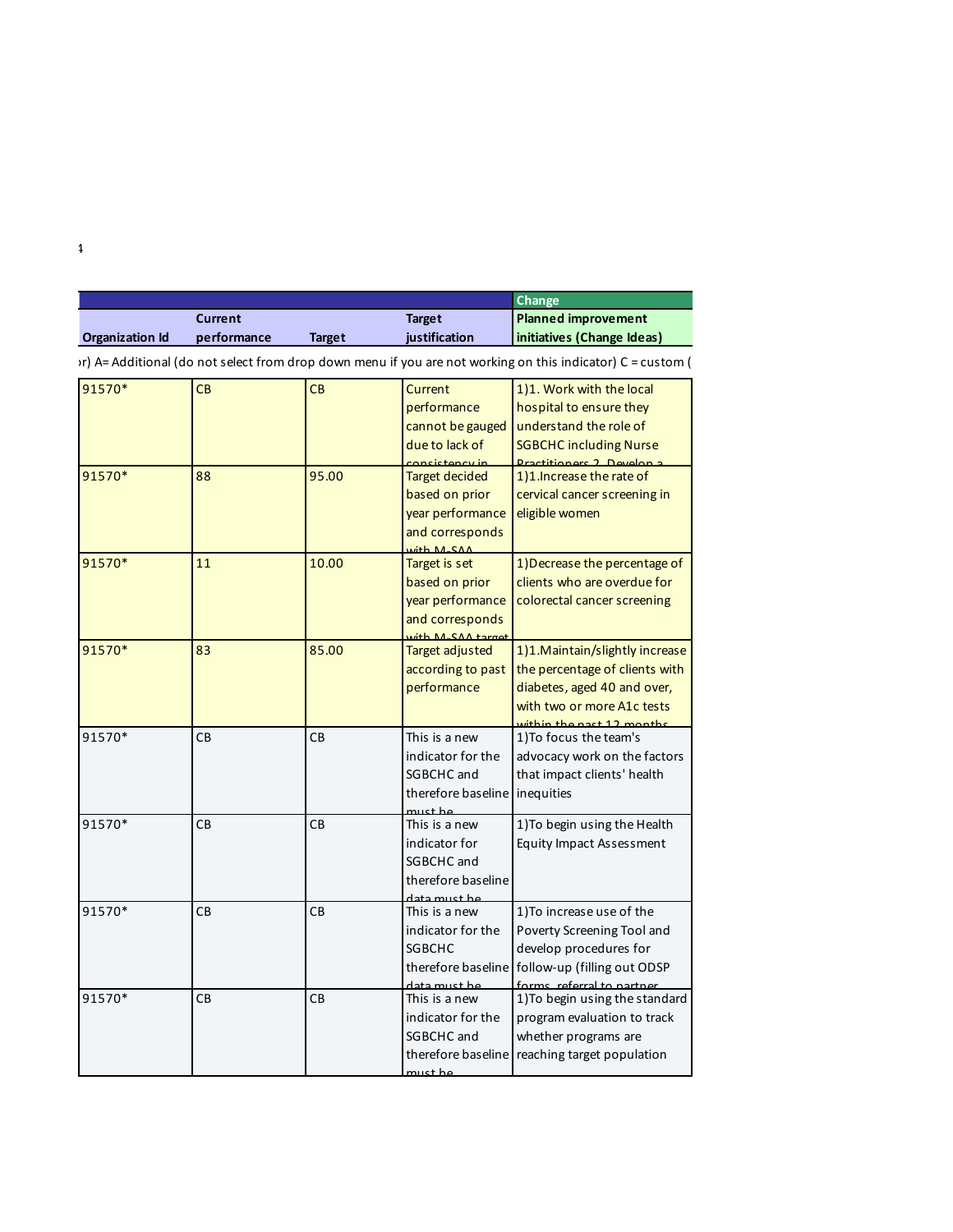| 91570* | 76 | 85.00 | Target based on             | 1) Increase the percentage of      |
|--------|----|-------|-----------------------------|------------------------------------|
|        |    |       | past years                  | eligible female clients, aged 50   |
|        |    |       | performance and             | and over, who have                 |
|        |    |       | corresponds with            | completed a mammogram in           |
|        |    |       | $M_C \Omega \Lambda$ target | the previous two year period       |
| 91570* | 62 | 68.00 | Target set based            | 1)1. To improve office             |
|        |    |       | on percentage of            | efficiencies by exploring          |
|        |    |       | improvement to              | available tools/strategies (eg:    |
|        |    |       | be obtained in              | <b>Advanced Access techniques)</b> |
|        |    |       | the uncoming                | Improve understanding of           |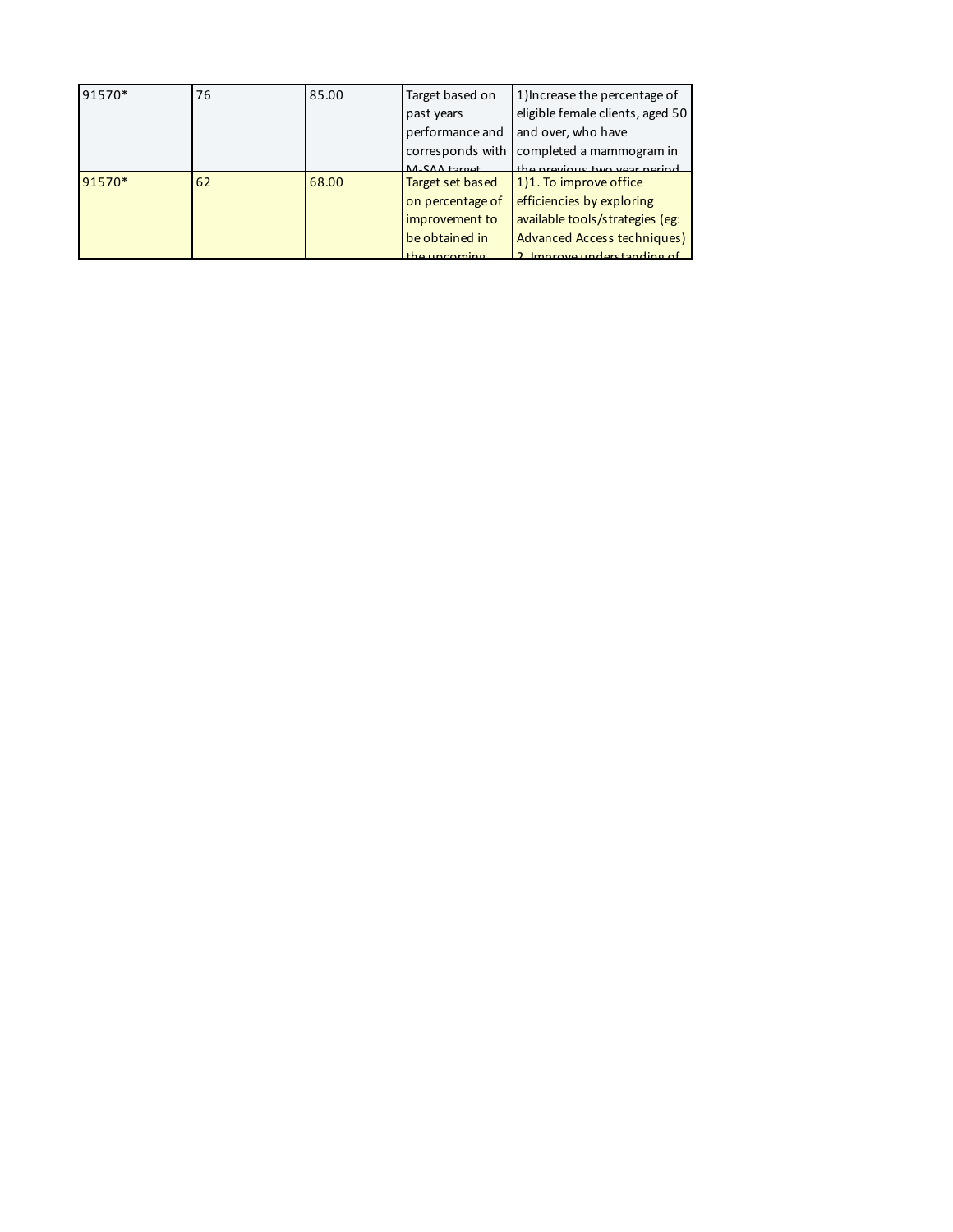| <b>Methods</b><br><b>Process measures</b>                                                                                                                                                                                                                                                                                                                                                                                                                                                                                                                             |
|-----------------------------------------------------------------------------------------------------------------------------------------------------------------------------------------------------------------------------------------------------------------------------------------------------------------------------------------------------------------------------------------------------------------------------------------------------------------------------------------------------------------------------------------------------------------------|
| add any other indicators you are working on)                                                                                                                                                                                                                                                                                                                                                                                                                                                                                                                          |
| 1. The Clinical Manager will work with the hospital to review Number of hospital admissions/discharges compared to<br>the role of the CHC and to ensure all providers are<br>the number of clients who are seen within 7 days post-<br>registered within the hospital database 2. All PHCP's will<br>discharge<br>notify the clinical nurse when they receive a hospital                                                                                                                                                                                              |
| dmission report as well as discharge report 2. The Clinical<br>1. Create searches through the EMR to be automated and<br>Percentage of eligible women, aged 21-69 years old, who<br>accurate 2. Create a recall system for clients overdue for<br>completed at least one Pap test in a 42 month period<br>screening 3. Maximize use of reminder system within EMR<br>4. Consider culture sensitivity training for staff in order to                                                                                                                                   |
| dantify outrasch stratagies 5 Maximize eveny client visit by<br>1. Create searches through the EMR to be automated and<br>The percentage of eligible clients, aged 50-74 years old,<br>accurate 2. Create a recall system for clients overdue for<br>who are overdue for colorectal screening in the calendar<br>screening 3. Maximize use of reminder system within EMR<br>year<br>4. Consider cultural sensitivity training for staff to identify                                                                                                                   |
| Lew outreach strategies 5 Maximize every client visit by<br>1. The diabetes team will work together to further develop<br>The percentage of clients with diabetes, aged 40 and over,<br>the system for recalling and connecting with diabetic<br>with two or more HbA1c tests within the past 12 months<br>patients 2. The Data Management Coordinator will work<br>with the diabetic team to ensure a reminder system is put<br>$n \cdot$ place when a cliente's $\Delta 10$ test is due 2. The Diabet                                                               |
| 1. Data management coordinator will develop effective<br>Total number of initiatives/committee meetings/advocacy<br>opportunities attended or organized by any staff member,<br>tracking method for recording attendances 2. Clinical<br>manager to train staff on which advocacy, committee<br>that address barriers that impact client health equity<br>meetings, initiatives and events can be counted as<br>$\mathsf{u}\mathsf{t}\mathsf{t}$ $\mathsf{t}$ $\mathsf{t}$ $\mathsf{t}$ $\mathsf{t}$ $\mathsf{t}$ $\mathsf{t}$ $\mathsf{t}$ $\mathsf{t}$ $\mathsf{t}$ |
| 1. The clinical manager will train all staff on the use of the<br>The number of new initiatives, policies and programs that<br>Health Equity Impact Assessment 2. Policies and procedure<br>complete an HEIA, over the total number of new initiatives,<br>will be developed to support staff to use HEIA on new<br>policies and programs.<br>initiatives, policies and programs 3. Support will be<br>ernyided by clinical manager until staff feel comfortable                                                                                                      |
| 1. Clinical manager to organize training to all staff on the<br>Total number of forms completed/referrals over the total<br>Poverty Screening Tool, 2. Clinincal manager to organize in-<br>number of individuals with a positive result from the<br>depth training for appropriate staff (NPs, Clinical Nurse,<br>Poverty Screening Tool.<br>Health Promoter, Patient Navigator) on Poverty Screening<br>Tool and Renefits Screening Tool (se                                                                                                                        |
| 1. Data management coordinator will develop effective data   The number of program participants that meet one of the<br>analysis method for completed evaluations 2. Health<br>target population boxes in the standard evaluation, over<br>promotion staff, supported by the Clinical Manager will<br>the total number of program participants that complete the<br>develop a process and policy regarding using the standard<br>evaluation.                                                                                                                          |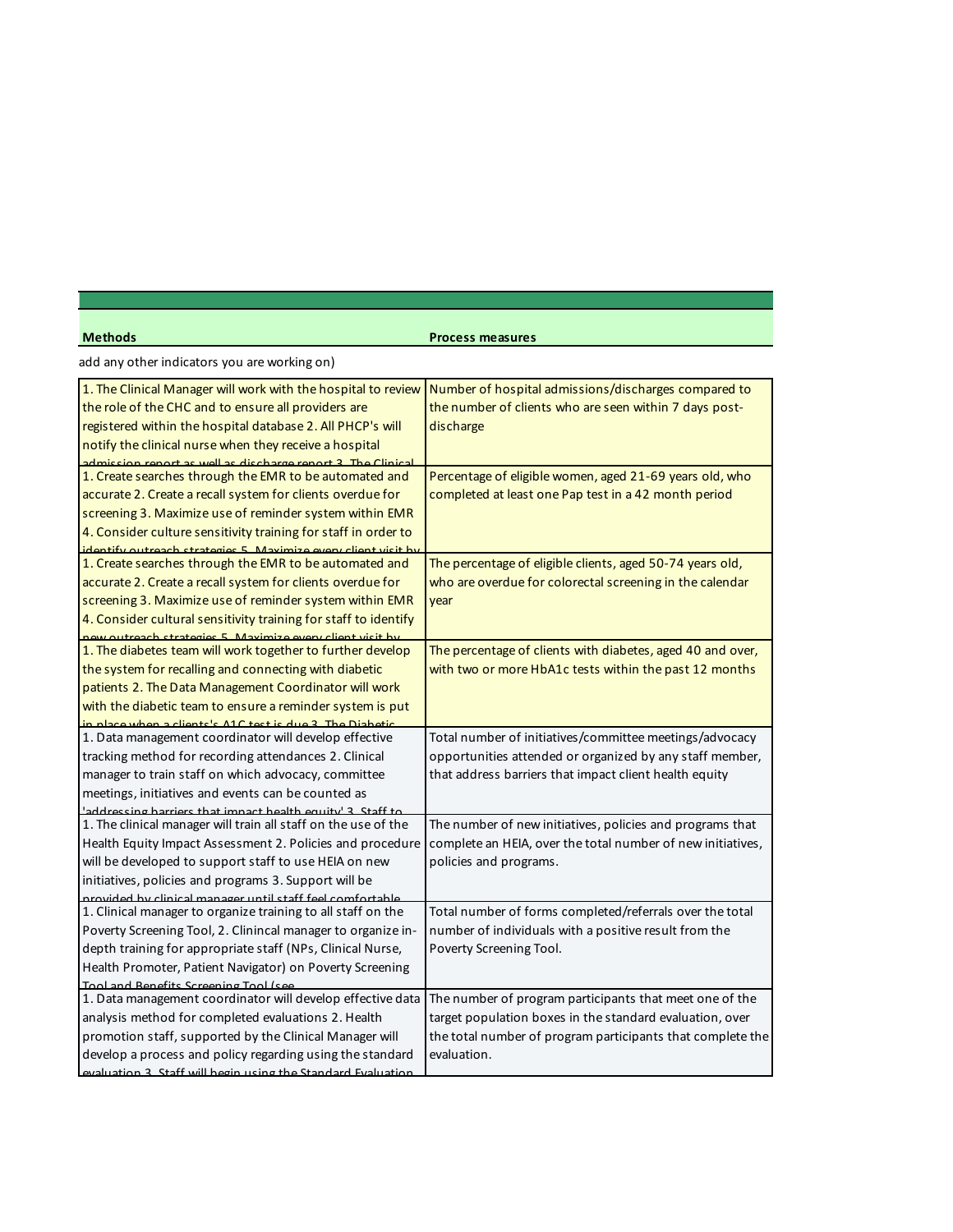| 1. Create searches through the EMR to be automated and          | The percentage of eligible female clients, aged 50 and over, |
|-----------------------------------------------------------------|--------------------------------------------------------------|
| accurate 2. Create a recall system for clients overdue for      | who have completed a mammogram in the previous two           |
| screening 3. Maximize use of reminder system within EMR         | year period                                                  |
| 4. Consider cultural sensitivity training for staff to identify |                                                              |
| now outroach strategies 5. Maximize every client visit by       |                                                              |
| <b>Explore and implement aspects of advanced access,</b>        | Percentage of clients who report they are able to see a      |
| review/maximize provider schedules, examine complexities        | doctor or nurse practitioner on the same day or next day,    |
| of client care, optimize use of entire care team, explore       | when needed over a 12 month period                           |
| alternate care models, maximize use of the EMR, reduce          |                                                              |
| hackles promote continuity and explora/reduce no-show           |                                                              |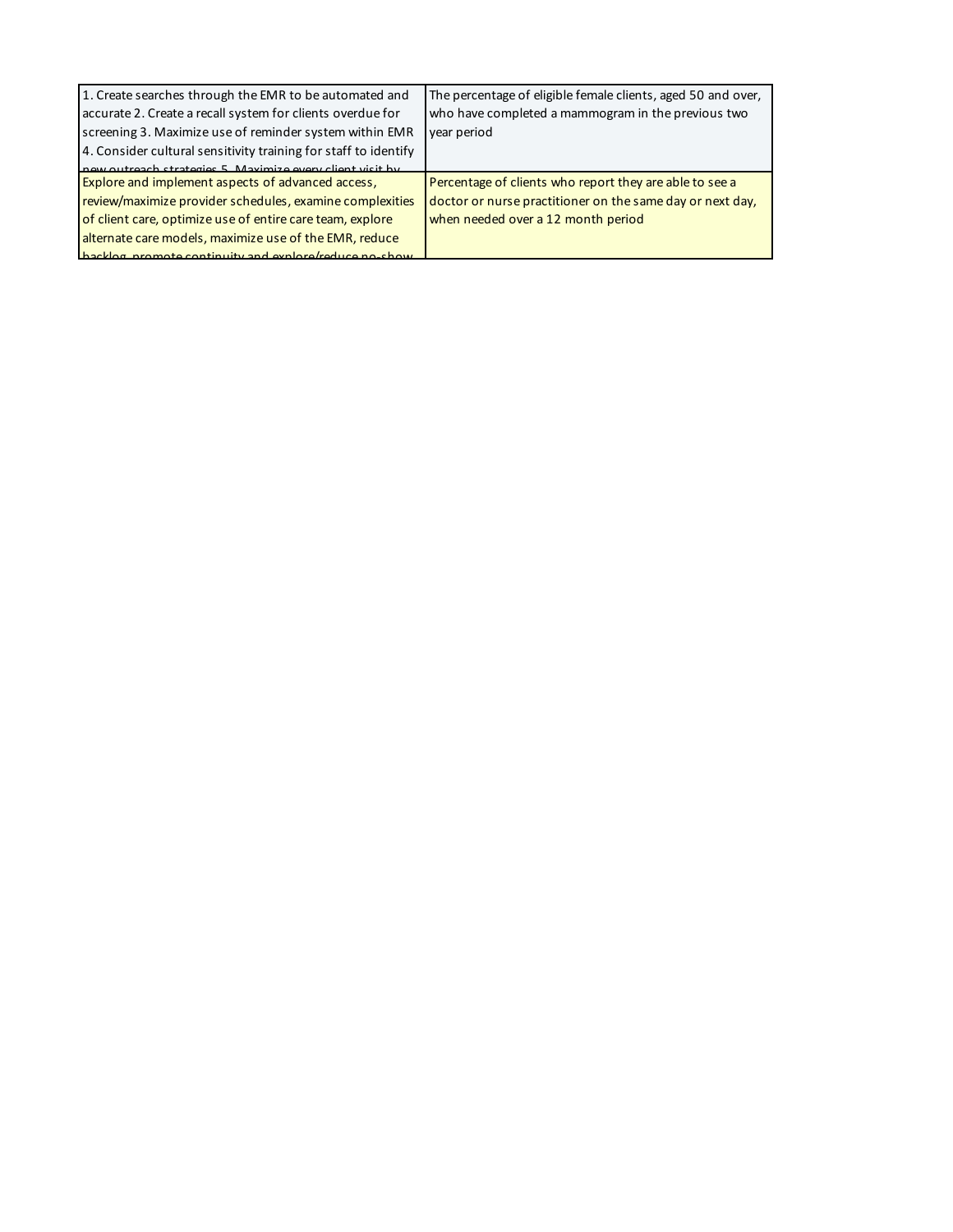| <b>Target for process</b> |                 |
|---------------------------|-----------------|
| measure                   | <b>Comments</b> |

| Baseline rate of                        |  |
|-----------------------------------------|--|
| hospital discharges                     |  |
| will be established                     |  |
| by December 31,                         |  |
| 2018                                    |  |
| 95% of eligible                         |  |
| women, aged 21-69                       |  |
| years old, will have                    |  |
| completed at least                      |  |
| ane Pan test in a 40                    |  |
| Ten percent or less                     |  |
| of total eligible                       |  |
| clients, aged 50-74                     |  |
| years, will be                          |  |
| averdue for<br>85% of clients with      |  |
| diabetes, aged 40                       |  |
| and over, will have                     |  |
|                                         |  |
| two or more HbA1c<br>tests completed in |  |
| Baseline data will be                   |  |
| established to                          |  |
| determine to total                      |  |
| number of                               |  |
| initiatives /committ                    |  |
| Baseline data will be                   |  |
| established of the                      |  |
| number of new                           |  |
| initiatives, policies                   |  |
| and programs that                       |  |
| Baseline data of the                    |  |
| total number of                         |  |
| forms                                   |  |
| completed/referrals                     |  |
| aade over the total                     |  |
| Baseline data will be                   |  |
| collected for the                       |  |
| number of program                       |  |
| participants that                       |  |
| moot ang af the                         |  |